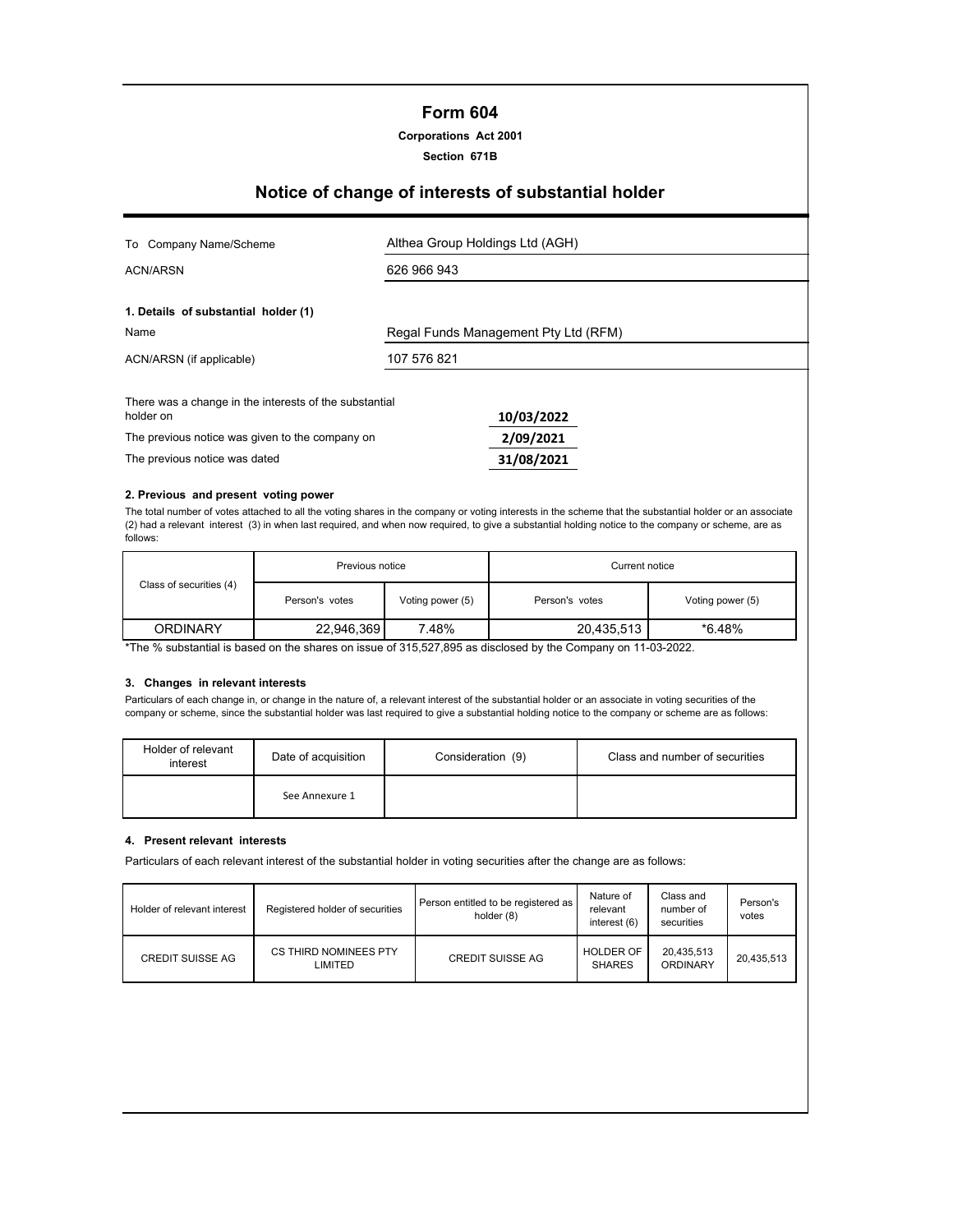## **5. Changes in association**

The persons who have become associates (2) of, ceased to be associates of, or have changed the nature of their association (9) with, the substantial holder in relation to voting interests in the company or scheme are as follows:

| Name and ACN/ARSN (if applicable) | Nature of association |
|-----------------------------------|-----------------------|
| <b>NOT APPLICABLE</b>             |                       |

#### **6. Addresses**

The addresses of persons named in this form are as follows:

| Name     | Address                                   |
|----------|-------------------------------------------|
|          | LEVEL 47 GATEWAY 1 MACQUARIE PLACE SYDNEY |
| Kenny Ho | <b>NSW 2000</b>                           |

# **Signature**

| print name | Kenny Ho | capacity | <b>Company Secretary</b> |
|------------|----------|----------|--------------------------|
|            |          |          |                          |
|            |          |          | 15/03/2022               |
| sign here  |          | date     |                          |

## **Annexure 1**

 **Changes in relevant interests**

| <b>Date</b> | Person whose relevant interest changed | Nature of<br>Change | Consideration<br>given in<br>relation to<br>change | Number of<br>securities<br>affected | Class of<br>securities | <b>Persons</b><br>votes<br>affected |
|-------------|----------------------------------------|---------------------|----------------------------------------------------|-------------------------------------|------------------------|-------------------------------------|
| 14/09/2021  | Regal Funds Management                 | Buy                 | 22149.85                                           | 85323                               | Ordinary               | 85323                               |
| 16/09/2021  | Regal Funds Management                 | Buy                 | 5160.00                                            | 20000                               | Ordinary               | 20000                               |
| 13/10/2021  | Regal Funds Management                 | Sell                | 4568.98                                            | 17573                               | Ordinary               | 17573                               |
| 14/10/2021  | Regal Funds Management                 | Buy                 | 26000.00                                           | 100000                              | Ordinary               | 100000                              |
| 15/10/2021  | Regal Funds Management                 | Buy                 | 12194.78                                           | 46903                               | Ordinary               | 46903                               |
| 18/10/2021  | Regal Funds Management                 | Buy                 | 5348.00                                            | 20000                               | Ordinary               | 20000                               |
| 19/10/2021  | Regal Funds Management                 | Sell                | 35498.75                                           | 124557                              | Ordinary               | 124557                              |
| 20/10/2021  | Regal Funds Management                 | Sell                | 43166.40                                           | 143888                              | Ordinary               | 143888                              |
| 21/10/2021  | Regal Funds Management                 | Sell                | 49466.10                                           | 164887                              | Ordinary               | 164887                              |
| 21/10/2021  | Regal Funds Management                 | Sell                | 45065.40                                           | 150218                              | Ordinary               | 150218                              |
| 22/10/2021  | Regal Funds Management                 | Sell                | 2294.22                                            | 7777                                | Ordinary               | 7777                                |
| 25/10/2021  | Regal Funds Management                 | Sell                | 12566.40                                           | 41888                               | Ordinary               | 41888                               |
| 26/10/2021  | Regal Funds Management                 | Sell                | 23909.05                                           | 82445                               | Ordinary               | 82445                               |
| 15/11/2021  | Regal Funds Management                 | Sell                | 46876.39                                           | 158903                              | Ordinary               | 158903                              |
| 30/11/2021  | Regal Funds Management                 | Buy                 | 5875.00                                            | 25000                               | Ordinary               | 25000                               |
| 2/12/2021   | Regal Funds Management                 | Buy                 | 24500.00                                           | 100000                              | Ordinary               | 100000                              |
| 3/12/2021   | Regal Funds Management                 | Buy                 | 28971.00                                           | 116256                              | Ordinary               | 116256                              |
| 7/12/2021   | Regal Funds Management                 | Sell                | 57013.20                                           | 237555                              | Ordinary               | 237555                              |
| 13/12/2021  | Regal Funds Management                 | Sell                | 26774.88                                           | 111562                              | Ordinary               | 111562                              |
| 20/12/2021  | Regal Funds Management                 | Sell                | 135000.00                                          | 600000                              | Ordinary               | 600000                              |
| 24/01/2022  | Regal Funds Management                 | Sell                | 34500.00                                           | 150000                              | Ordinary               | 150000                              |
| 28/01/2022  | Regal Funds Management                 | Buy                 | 19496.89                                           | 95573                               | Ordinary               | 95573                               |